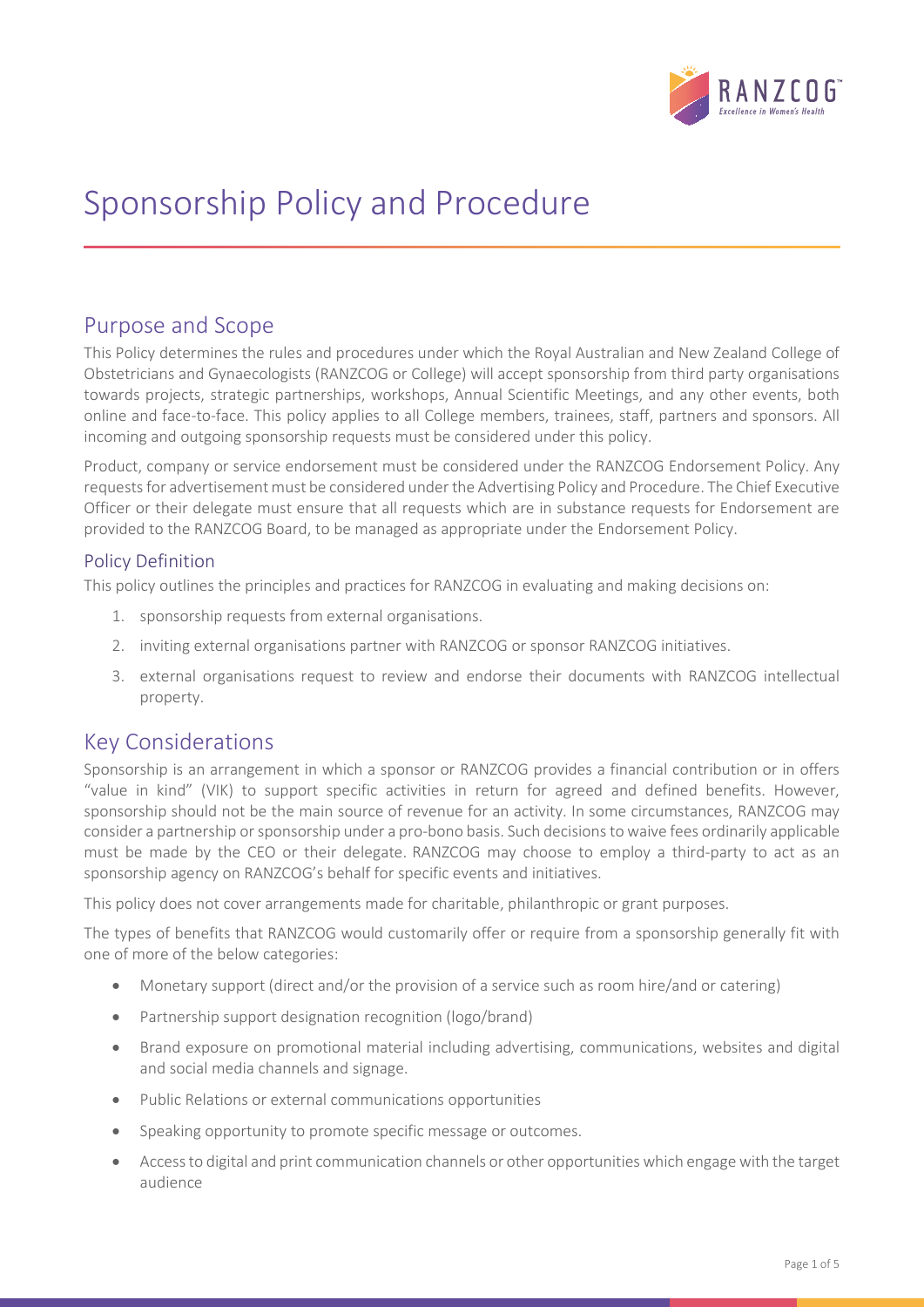

- Access to external party assets such as facilities and venues
- Other opportunities to generate a greater community awareness around specific items or issues.

There must be alignment and fit between the brand and activities of the sponsor and RANZCOG. There is to be no conflict between the objectives and or mission and or business practices between the sponsor and RANZCOG. Sponsorship objectives must also align with RANZCOG's Strategic Plan.

# 1. Mandatory Requirements

### 1.1. Standard Requirements

RANZCOG is a pre-eminent institution with unrivalled access to women's health practitioners in Australia and New Zealand, and accordingly its brand has significant value. Any Sponsorship accepted by RANZCOG must be at commercial rates, determined by the CEO or delegate. When considering proposals for sponsorship, or when inviting external organisations to be sponsors, RANZCOG will only pursue opportunities that can be assessed against the following principles:

- Must be aligned with the objects defined in the RANZCOG Constitution.
- Must be aligned with the business, brand and marketing objectives, brand purpose and values.
- Must be consistent, enhance and engage with RANZCOG's strategic plan and pillars.
- Must be consistent with RANZCOG's corporate image and identity.
- Must enhance the reputation of the RANZCOG brand in the community.
- Must have the ability to engage RANZCOG's members and consumers.

To ensure its credibility as the peak body in Obstetrics and Gynaecology, and to uphold of the trust and confidence of its members and of the public, RANZCOG must be free of undue influence or conflicts, and in control of the decisions it makes. To this extent, when assessing sponsorship opportunities, due regard must be given to member perspectives, views, and concerns. As such, RANZCOG will not accept or support any advertisements, or engage with organisations that:

- Are likely to be perceived by a significant proportion of RANZCOG members as anti-social, antienvironmental, divisive, or controversial.
- Conflict with any health message or position statements issued or accepted by RANZCOG.
- Support political parties or religious organisations.
- Supports an individual.
- Presents a reputational risk.
- Support denominational religions.
- Promote directly or indirectly the business of gambling, alcohol, arms, smoking, drugs and abuse and exploitation of women.
- May be construed as discriminatory.
- Could be detrimental to public health and safety.
- Promote socially divisive issues or events e.g: beauty pageants or activities that may be linked to animal cruelty.
- Perceived to impose conditions that could limit, or appear to limit, the ability of RANZCOG to carry out its function fully and impartially.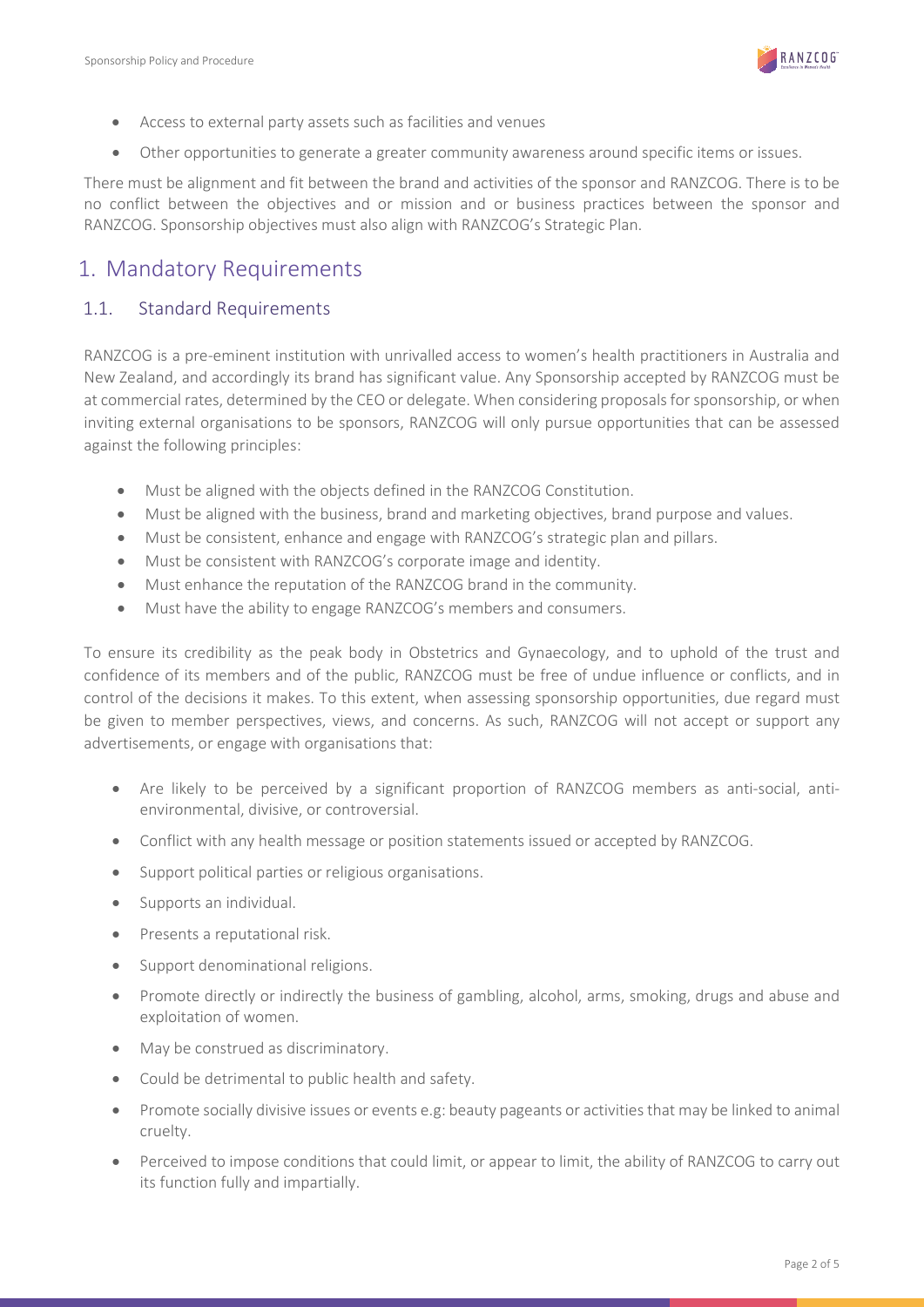

RANZCOG will not enter into sponsorship arrangements with individuals or entities that are or may be subject to action or investigation by government or government bodies. RANZCOG will not be obliged under any sponsorship arrangement to provide explicit endorsement of the sponsor or the sponsor's products and product categories.

### 1.2. Medical Professionalism and Ethics

All sponsorships must be consistent with the Medical Practice professionalism and, in particular, must:

- a. Account for RANZCOG's standing in the healthcare industry and the community generally, noting RANZCOG's stature and reputation are inextricably linked to the Medical Practice profession's work, the professional stature of its members and the trust patients place in their Medical Practitioner.
- b. Comply with the Australian Medical Association Code of Ethics, which is available at <https://www.ama.com.au/articles/code-ethics-2004-editorially-revised-2006-revised-2016> , The Medical Council of New Zealand Standards, which is available at [https://www.mcnz.org.nz/our](https://www.mcnz.org.nz/our-standards/current-standards/)[standards/current-standards/](https://www.mcnz.org.nz/our-standards/current-standards/) .

#### 1.3. Therapeutic Goods

#### Compliance with Law

All Sponsors or their referring agents must certify (which may be incorporated into the written agreement) that all Sponsorship involving Therapeutic Goods complies with:

- The Medicines Australia Code of Conduct (available [https://www.medicinesaustralia.com.au/code-of](https://www.medicinesaustralia.com.au/code-of-conduct/code-of-conduct-current-edition/)[conduct/code-of-conduct-current-edition/](https://www.medicinesaustralia.com.au/code-of-conduct/code-of-conduct-current-edition/) )
- The Therapeutic Goods Advertising Code (available at <https://www.tga.gov.au/publication/therapeutic-goods-advertising-code> )
- The Therapeutic and Health Advertising Code (available at <https://www.asa.co.nz/codes/codes/therapeutic-and-health-advertising-code/> ).

#### Pharmaceutical advertising

Advertising from the pharmaceutical industry can only be appropriate so far as they do not breach or distort the doctor – patient relationship. Specifically, sponsorship involving Therapeutic Goods is subject to the following:

- Sponsorship must be accessible only by healthcare professionals in a manner and medium that prevents access by the general public;
- Sponsorship agreements with pharmaceutical companies do not entail direct product or product category endorsement by RANZCOG.
- Sponsorships involving development or delivery of educational grants, resources or materials must explicitly state the nature of partnership. Such grants, resources or materials cannot be used as vehicles for direct marketing or advertising to RANZCOG's membership.
- Advertising on RANZCOG promotional items (that is, items bearing RANZCOG branding) such as pens, notepads and branded items like clothing and accessories is not acceptable under any circumstances;
- Sponsorship cannot appear in RANZCOG Social Media channels.
- Sponsorship can appear in RANZCOG Events, Products and activities targeting the general public providing all references, information or references to a Therapeutic Good are omitted.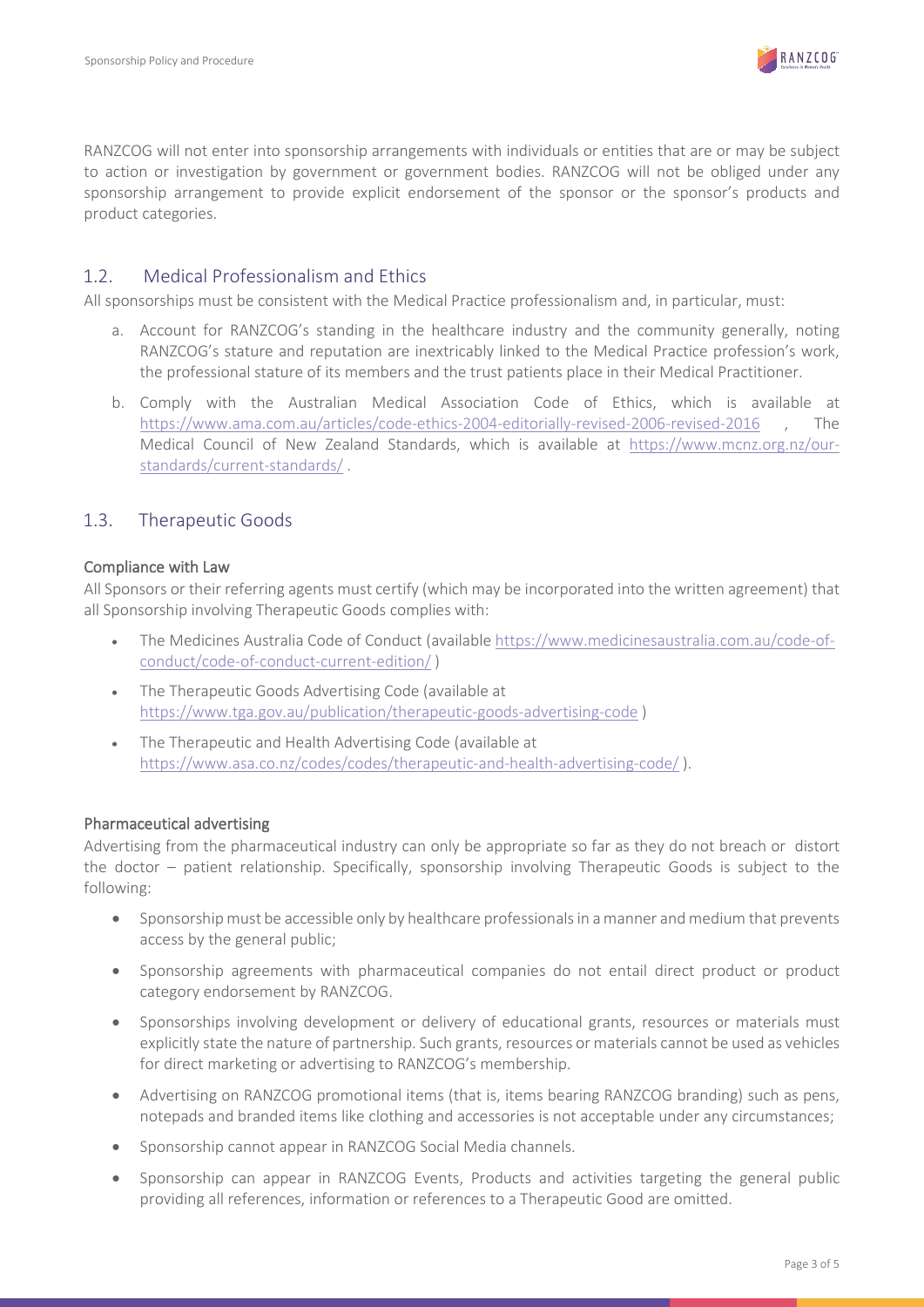

# 2. Procedures

### 2.1. General Procedures

Any requests for incoming or outgoing sponsorships must be reviewed and approved by the CEO or delegate. Relevant Executive Leadership Team members will also need to be consulted and required to provide input when a sponsorship impacts their directorate or business unit. Once the initial proposal is approved, ongoing sponsorships will be managed by the relevant Executive Leadership Team member responsible for the area. Any queries around clinical or medical propriety of a proposal will be forwarded to the Board, to be addressed on a case-by-case basis. Under certain circumstances, authority to approve sponsorships may be delegated by the CEO to appropriate RANZCOG Personnel.

### 2.2. Outgoing Sponsorship Proposals

All outgoing sponsorship proposals must be reviewed by the CEO or delegate. Where possible, sponsorships must be packaged together across multiple events and initiatives so as to maximise value for both RANZCOG and the sponsor. Where an external organisation approaches RANZCOG to offer sponsorship, they must provide a detailed proposal outlining expectations, contributions, and timeframes.

### 2.3. Incoming Sponsorship Proposals

All incoming proposals must be formally made in writing, outlining the project or event details, contribution required and the benefits RANZCOG would receive. Such proposals will be reviewed by the CEO or delegate and evaluated based on alignment to RANZCOG's strategic plan and values. Alignment with RANZCOG criteria does not guarantee sponsorship. Final approval will be based on funds and resources available at the time.

### 2.4. Right of refusal

Independent of anything else outlined in this policy, RANZCOG reserves the final right to decline any proposed sponsorships for professional, ethical, moral, legal or logistical reasons. Once such a decision has been made, RANZCOG will notify the concerned party in writing. RANZCOG is not obliged to enter into any further communication with the concerned party.

### 2.5. Sponsorship Agreement and Management

RANZCOG is required to enter into a written agreement with sponsors that details the obligations of each of the parties. This is required for both financial and in-kind sponsorships. RANZCOG must also maintain a sponsorship register with deliverables and timelines to ensure compliance with any sponsorship agreements.

# 3. Transition Provisions

RANZCOG recognises it has entered into commercial and contractual relationships with Sponsors prior to the endorsement of this Policy. To this end:

- This policy is subject to the terms of these agreements
- RANZCOG should not seek to terminate any agreement merely because of the update of this policy
- RANZCOG must not in any circumstance exercise any right or option to extend or renew any of these contracts if any component conflicts with this Policy
- any renegotiation of any agreement must include appropriate changes to ensure it conforms to this policy.

# 4. Non-compliance

A failure to comply with this Policy may result in RANZCOG incurring unwanted or misaligned contractual obligations or responsibilities which can lead to significant legal, financial or reputational risks.